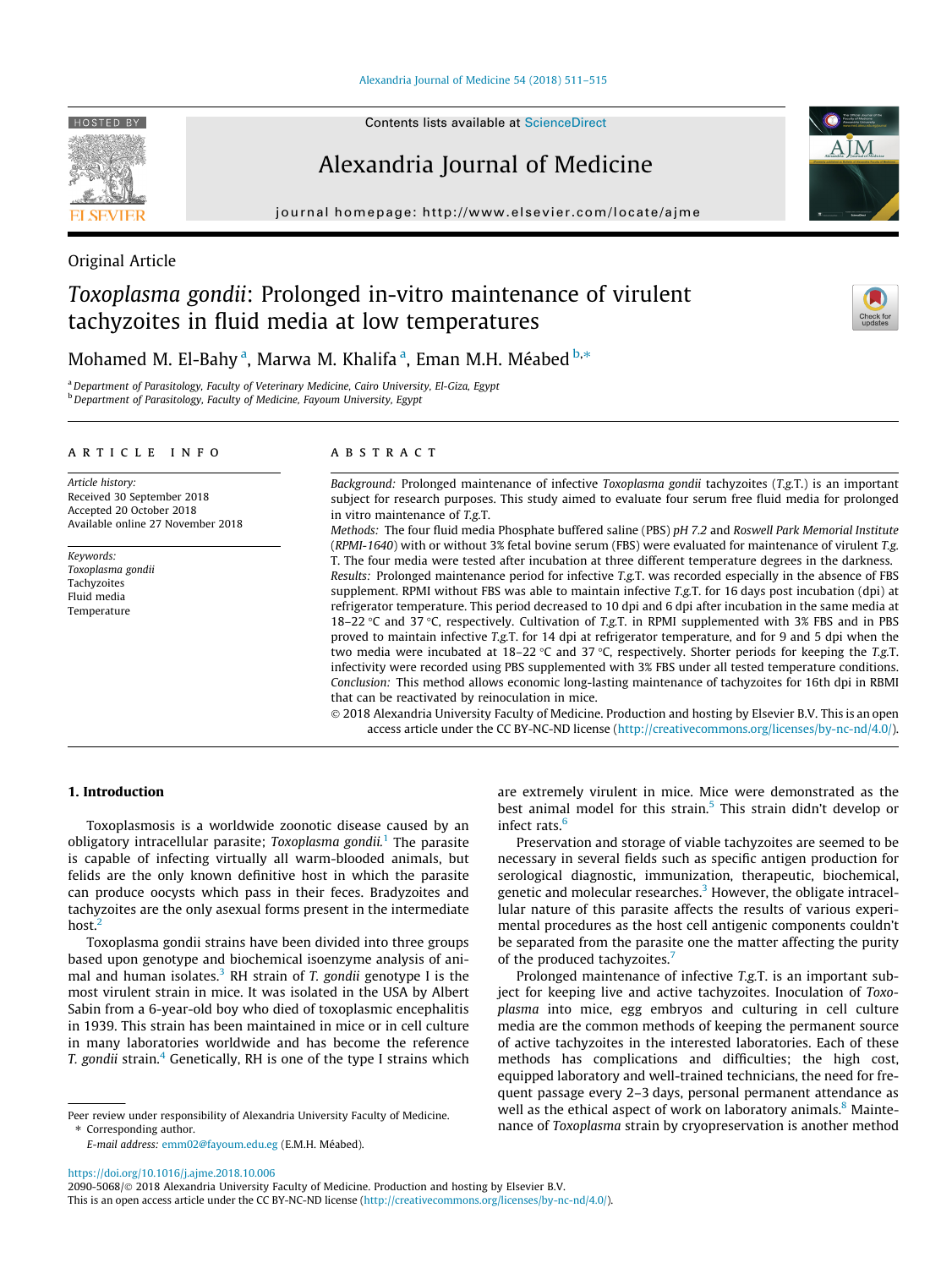that needs the availability of tanks of liquid nitrogen but carries many hazards for laboratory workers.<sup>9</sup>

To avoid the above mentioned drawbacks in maintaining active tachyzoites, the present study was conducted to characterize the appropriate conditions for prolonged in-vitro maintenance of T.g. T. harvested from peritoneal fluids of inoculated mice in cell free-fluid media under different temperature in dark.

## 2. Materials and methods

#### 2.1. Et\*\*\*hical approval

The study steps and procedures were approved by the Institutional Animal Care and Use ethical Committee (IACUC) of Faculty of Veterinary Medicine-Cairo University.

## 2.2. Preparation of tachyzoites

Tachyzoites of virulent T. gondii (RH) strain were propagated by intraperitoneal injection in parasite-free albino Swiss mice. Four days post inoculation; mice were killed by cervical dislocation. Tachyzoites from the peritoneal cavity were collected after injection of 1 ml of 0.1 M. PBS, pH 7.2. The intracellular tachyzoites were released by passing the collected peritoneal exudates through a 27 gauge needle three to four times. The cellular debris was removed by low speed centrifugation (100 g for 5 min). After collection of the supernatant, the parasites in the supernatant were sedimented by centrifugation at 600 g for 10 min, then washed in Hank's Balanced Salt Solution (HBSS) supplemented with penicillin G Sodium (100 U) and dihydro-streptomycin (100  $\mu$ g) per ml (Sigma-Aldrich, USA). The number of tachyzoites/ml was determined using a hemocytometer and adjusted to  $10<sup>4</sup>$  active parasites/ml. The mean percentage of viable tachyzoites after the final purification was estimated after three counts, and then trans-ferred directly to the tested fluid media.<sup>[10](#page-4-0)</sup>

## 2.3. Tested fluid media

The efficacy of four liquid media in the maintenance of viable and infective T. gondii tachyzoites was evaluated. The tested media were:

Medium 1: Phosphate buffered saline (PBS) pH 7.2.

Medium 2: PBS supplemented with 3% FBS, (GIBCO, BRL, USA). Medium 3: RPMI-1640 Medium Auto-Mod™ for Autoclaving (Sigma-Aldrich, USA).

Medium 4: PPMI-1640 supplemented with 3% FBS.

All media were supplemented with 100 IU of penicillin G Sodium/ml and 100  $\mu$ g of dihydro-streptomycin/ml. The media were filtered through a 0.22  $\mu$ m millipore filter and stored at 4 °C until use.

#### 2.4. Cultivation condition

One ml containing  $10<sup>4</sup>$  active parasites was transferred into the fluid culture flask and the volume was adjusted with the tested media to 30 ml/flask. The flasks were completely covered with aluminum foil to provide the dark conditions. Each medium was presented in sex flasks, which were allocated into 3 groups (each of two flasks). Groups from each media were incubated in three tested temperature degrees as  $37^{\circ}$ C, room temperature (18– 22 °C), and refrigerator temperature (4–6 °C).

## 2.5. Testing the infectivity of the incubated tachyzoites

From the 3rd day post incubation (dpi), after gentle shaking of the flask, aseptically, a daily sample (500  $\mu$ ) was taken from each flask using a sterile syringe. The viability of tachyzoites was estimated by direct examination of several drops of the fluid on a glass slide and examined under the microscope  $(x400)$  after application of a cover-slip. Enough amount of the fluid was mixed with 1.0% trypan blue and then microscopically examined.<sup>[8](#page-4-0)</sup> The viable tachyzoites excluded the stain, while the dead absorbed the dye and appeared dark blue in color under the phase-contrast microscope. The percent of active motile tachyzoites was calculated in 100 examined tachyzoites (3 replicates). The mean viability of each flask was estimated. When the recorded viability reached around 60%, an amount of 200 ml of the media containing tachyzoites was inoculated intra-peritoneally in six 18–22 g albino Swiss mice per test and the infectivity of tachyzoites was evaluated as described by Diab and El-Bahy. $10$  The duration of the experiment and observation depend on the vitality of tachyzoites in each media.

#### 2.6. Statistical analysis

Study data were entered into Microsoft Office Excel 2007 software then analyzed by the computer statistical package SSPS version 17. The viability percentage of T.g.T. was presented as a mean and standard deviation. Student t-test was used to estimate the statistical difference of tachyzoites viability within a group at different dpi. The paired t-test was used to determine the statistical difference between the dependant results (obtained by the same fluid medium at two tested temperatures). Oneway ANOVA test was used to compare the viability rates obtained by different media on the same day. Differences expressed as significant at a cutoff  $P < 0.05$ .<sup>11</sup>

## 3. Results

The lifespan of cultivated tachyzoites was longer in the absence of FBS from the media under all tested temperatures. There was a significant increase in T.g.T. vitality rates in absence of 3% FBS  $(P < 0.001)$ . RPMI and PBS media without FBS supplement were able to maintain active infective tachyzoites with variable percentages for 6 and 5 dpi, at 37 °C, for 10 and 9 dpi at 18–22 °C, and for 16 and 14 dpi at 4–6  $\degree$ C, respectively. By adding 3% FBS to RPMI & PBS media, the maintenance periods were 5 and 4 dpi at  $37^{\circ}$ C, 9 dpi at  $18-22$  °C, and  $14$  and  $13$  dpi at  $4-6$  °C, respectively ([Tables](#page-2-0)  $1 - 3$ ).

Survival period and infectivity of the maintained tachyzoites were generally longer in stages maintained in RPMI without serum than any other media. This was true for the three tested temperature ( $P \le 0.001$  ANOVA test, [Tables 1–3](#page-2-0)).

At 37 °C, PBS, PBS + FBS, RPMI and RPMI + FBS were able to keep 55%, 55.5%, 42.7% and 45.6% of the incubated tachyzoites highly motile and infective for 5, 4, 6 and 5 dpi, respectively ([Table1\)](#page-2-0).

By decreasing the temperature to  $18-22$  °C, the lifespan of tachyzoites was increased to 9, 9, 10 and 9 dpi with variable percentages of survival (49.3%, 42.8%, 42.3% and 51%) in the four above media, respectively ([Table 2\)](#page-2-0).

Among the four tested fluid media, the longest survival time of the incubated tachyzoites was recorded for the groups maintained at 4–6  $\degree$ C. Infective tachyzoites viability percentages were 48.7% at 14 dpi, 48.6% at 13dpi, 38.13% at 16 dpi and 45% at 14 dpi in PBS, PBS + FBS, RPMI and RPMI + FBS, respectively ([Table 3](#page-2-0)). For all tested media, there was a significant increase in the lifespan and infective ability by lowering the temperature of incubation. The difference was significant when comparing the results at 37– 18 °C, 18–4 °C and 37–4 °C ( $P < 0.001$ , paired t-test, [Table 4\)](#page-3-0).

Variable percentages of tachyzoites survived, but failed to induce successful infection in the exposed mice for different peri-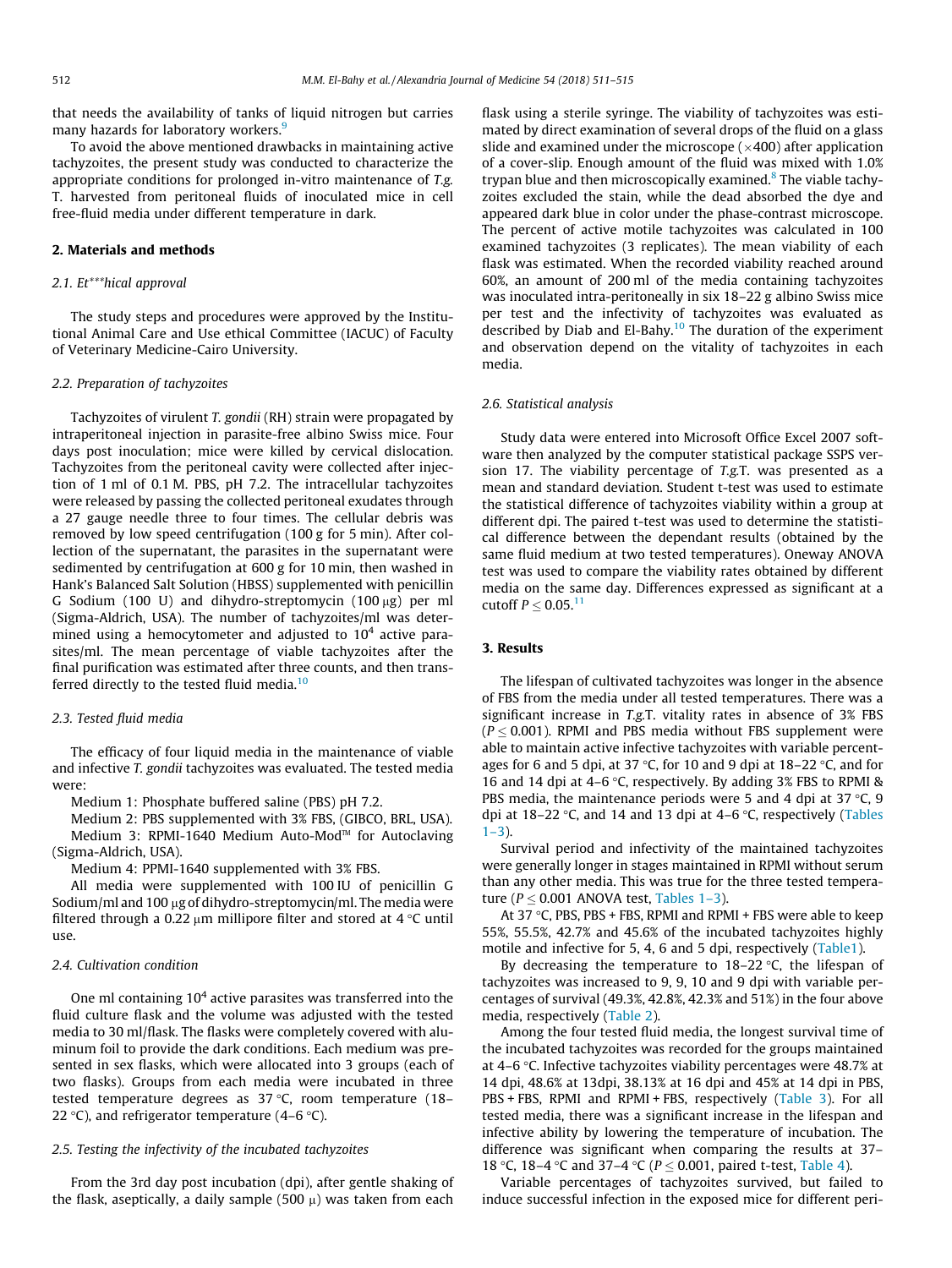<span id="page-2-0"></span>

| Table 1                                                                                                       |
|---------------------------------------------------------------------------------------------------------------|
| Vitality % (mean $\pm$ SD) and infectivity of tachyzoites maintained in fluid media at 37 °C in the darkness. |

| Days post incubation (dpi)      | PBS                     |                        | $PRS + 3% FBS$     |                        | <b>RPMI</b>           |                        | $RPMI + 3% FBS$         |                        | $P$ value <sup>2</sup>  |
|---------------------------------|-------------------------|------------------------|--------------------|------------------------|-----------------------|------------------------|-------------------------|------------------------|-------------------------|
|                                 | % of<br>Viability       | % mortality<br>of mice | % of<br>Viability  | % mortality<br>of mice | % of<br>Viability     | % mortality<br>of mice | % of<br>Viability       | % mortality<br>of mice |                         |
| 2 dpi                           | $100 \pm 0$             | NP                     | $100 \pm 0$        | NP                     | $100 \pm 0$           | <b>NP</b>              | $100 \pm 0$             | <b>NP</b>              | $< 0.001$ <sup>**</sup> |
| 3 dpi                           | $89.5 \pm 2.12$         | NP                     | $83.4 \pm 1.1$     | NP                     | $100 \pm 0$           | <b>NP</b>              | $93.5 \pm 2.12$         | NP                     |                         |
| 4 dpi                           | $73 \pm 1.4$            | NP                     | $55.5 \pm 0.5$     | 100                    | $77.8 \pm 1.8$        | <b>NP</b>              | $66 \pm 1.3$            | 100                    |                         |
| 5 dpi1                          | $55 \pm 0.7$            | 100                    | $32.3 \pm 1.0$     | $\Omega$               | $68.2 \pm 1.7$        | 100                    | $45.6 \pm 0.1$          | 100                    |                         |
| 6 dpi                           | $35.5 \pm 0.7$          | 0                      | $21.7 \pm 0.4$     | $\Omega$               | $42.7 \pm 1.14$       | 100                    | $31.6 \pm 2.0$          | $\Omega$               |                         |
| 7 dpi                           | $20 \pm 1.4$            | 0                      | $17.4 \pm 0.84$    | $\Omega$               | $32.9 \pm 1.5$        | $\Omega$               | $23.6 \pm 1.95$         | $\Omega$               |                         |
| 8 dpi                           | $14.75 \pm 0.35$        | $\Omega$               | $8.8 \pm 1.3$      | 0                      | $22 \pm 3.6$          | $\Omega$               | $18.1 \pm 1.3$          | $\Omega$               |                         |
| 9 dpi<br>$P$ value <sup>1</sup> | $8.35 \pm 0.5$<br>0.005 | 0                      | $0 \pm 0$<br>0.017 | 0                      | $14 \pm 0.4$<br>0.002 | 0                      | $11.5 \pm 0.7$<br>0.005 | 0                      |                         |

NP: the test was not performed at this level of infection.

P value<sup>1\*</sup>: comparison of viability rate at different dpi within the same group (student t test).

P value2\*\*: comparison of viability rate at the same dpi between different groups (oneway ANOVA).

| Table 2                                                                                                                         |
|---------------------------------------------------------------------------------------------------------------------------------|
| Vitality % (mean ± SD) and infectivity of tachyzoites maintained in fluid media at room temperature (18–22 °C) in the darkness. |

| Dpi                    | <b>PBS</b>          |                        | $PBS + 3% FBS$    |                        | <b>RPMI</b>       |                        | RPMI + 3%FBS      |                        | $P$ value <sup>2</sup> |
|------------------------|---------------------|------------------------|-------------------|------------------------|-------------------|------------------------|-------------------|------------------------|------------------------|
|                        | $%$ of<br>Viability | % mortality of<br>mice | % of<br>Viability | % mortality of<br>mice | % of<br>Viability | % mortality of<br>mice | % of<br>Viability | % mortality of<br>mice |                        |
| 4 dpi                  | $100 \pm 0$         | <b>NP</b>              | $100 \pm 0$       | NP                     | $100 \pm 0$       | NP                     | $100 \pm 0$       | NP                     | s.                     |
| 6 dpi                  | $85.1 \pm 1.0$      | <b>NP</b>              | $73 \pm 1.6$      | NP                     | $87.5 \pm 0.9$    | NP                     | $76.5 \pm 0.7$    | NP                     | 0.001                  |
| 8 dpi                  | $67.4 \pm 1.8$      | 100                    | $53.5 \pm 1.8$    | 100                    | $72.8 \pm 1.0$    | NP                     | $64.4 \pm 2.2$    | 100                    |                        |
| 9 dpi                  | $49.3 \pm 1.5$      | 100                    | $42.8 \pm 1.0$    | 100                    | $60.9 \pm 1.2$    | 100                    | $51 \pm 1.3$      | 100                    |                        |
| 10 dpi                 | $34.5 \pm 0.9$      | $\Omega$               | $31.9 \pm 2.4$    | $\Omega$               | $42.3 \pm 1.9$    | 100                    | $35.9 \pm 0.18$   | $\Omega$               |                        |
| 11 dpi                 | $25.6 \pm 0.5$      | $\Omega$               | $15.3 \pm 0.4$    | $\Omega$               | $35.8 \pm 1.1$    | $\Omega$               | $18.5 \pm 0.7$    | $\Omega$               |                        |
| 12 dpi                 | $15.0 \pm 0.6$      | $\Omega$               | $10.5 \pm 0.7$    | $\Omega$               | $22.4 \pm 0.9$    | 0                      | $12.6 \pm 0.6$    | $\bf{0}$               |                        |
| $P$ value <sup>1</sup> | 0.004               |                        | 0.008             |                        | 0.001             |                        | 0.005             |                        |                        |

NP: the test was not performed at this level of infection.

P value<sup>1\*</sup>: comparison of viability rate at different dpi within the same group (student t-test).

P value2\*\*: comparison of viability rate at the same dpi between different groups (oneway ANOVA).

Vitality  $\%$  (mean ± SD) and infectivity of tachyzoites maintained in fluid media at refrigerator temperature ( + 4–6 °C) in the darkness.

| dpi                                                                                                               | <b>PBS</b>                                                                                                                                                                                                     |                                                                                                        | $PBS + 3% FBS$                                                                                                                                                                                                |                                                                                                | <b>RPMI</b>                                                                                                                                                                                                          |                                                                                       | $RPMI + 3%FBS$                                                                                                                                                                                      |                                                                                    | $P$ value <sup>2</sup>    |
|-------------------------------------------------------------------------------------------------------------------|----------------------------------------------------------------------------------------------------------------------------------------------------------------------------------------------------------------|--------------------------------------------------------------------------------------------------------|---------------------------------------------------------------------------------------------------------------------------------------------------------------------------------------------------------------|------------------------------------------------------------------------------------------------|----------------------------------------------------------------------------------------------------------------------------------------------------------------------------------------------------------------------|---------------------------------------------------------------------------------------|-----------------------------------------------------------------------------------------------------------------------------------------------------------------------------------------------------|------------------------------------------------------------------------------------|---------------------------|
|                                                                                                                   | % of<br>Viability                                                                                                                                                                                              | % mortality<br>of mice                                                                                 | $%$ of<br>Viability                                                                                                                                                                                           | % mortality<br>of mice                                                                         | $%$ of<br>Viability                                                                                                                                                                                                  | % mortality<br>of mice                                                                | % of<br>Viability                                                                                                                                                                                   | % mortality<br>of mice                                                             |                           |
| 5 dpi<br>7 dpi<br>9 dpi<br>10 dpi<br>11 dpi<br>12 dpi<br>13 dpi<br>14 dpi<br>15 dpi<br>16 dpi<br>17 dpi<br>18 dpi | $100 \pm 0$<br>$92 \pm 0.7$<br>$89.6 \pm 2.3$<br>$82.5 \pm 1.6$<br>$72.2 \pm 1.8$<br>$64.4 \pm 0.8$<br>$54.7 \pm 0.5$<br>$48.7 \pm 0.7$<br>$42 \pm 0.8$<br>$33.6 \pm 0.64$<br>$22.2 \pm 1.3$<br>$10.4 \pm 0.5$ | NP<br>NP<br><b>NP</b><br>NP<br>NP<br>100<br>100<br>100<br>$\Omega$<br>$\Omega$<br>$\Omega$<br>$\Omega$ | $100 \pm 0$<br>$88.9 \pm 0.7$<br>$82.0 \pm 0.04$<br>$73.1 \pm 3.4$<br>$60.5 \pm 2.1$<br>$53.0 \pm 2.9$<br>$48.6 \pm 0.4$<br>$42.2 \pm 1.1$<br>$35.5 \pm 3.23$<br>$28.2 \pm 1.70$<br>$15 \pm 1.4$<br>$0 \pm 0$ | NP<br>NP<br><b>NP</b><br>NP<br>100<br>100<br>100<br>0<br>$\Omega$<br>$\Omega$<br>0<br>$\Omega$ | $100 \pm 0$<br>$94.3 \pm 1.4$<br>$90 \pm 1.4$<br>$84.2 \pm 0.27$<br>$76.5 \pm 0.7$<br>$68.13 \pm 1.2$<br>$59.8 \pm 1.6$<br>$50.5 \pm 0.7$<br>$45.3 \pm 0.4$<br>$38.13 \pm 0.18$<br>$26.4 \pm 0.9$<br>$12.2 \pm 1.14$ | NP<br>NP<br><b>NP</b><br>NP<br>NP<br>100<br>100<br>100<br>100<br>100<br>0<br>$\Omega$ | $100 \pm 0$<br>$90.5 \pm 2.8$<br>$85.6 \pm 2.1$<br>$76 \pm 2.1$<br>$66 \pm 2.8$<br>$57.13 \pm 2$<br>$51.0 \pm 1.4$<br>$45 \pm 0.0$<br>$38 \pm 2.1$<br>$28.1 \pm 2.7$<br>$19 \pm 7.0$<br>$8 \pm 4.2$ | NP<br>NP<br><b>NP</b><br>NP<br>100<br>100<br>100<br>100<br>0<br>$\bf{0}$<br>0<br>0 | $\leq 0.001$ <sup>*</sup> |
| $P$ value <sup>1</sup>                                                                                            | ${}< 0.001$                                                                                                                                                                                                    |                                                                                                        | ${}< 0.001$                                                                                                                                                                                                   |                                                                                                | ${}< 0.001$                                                                                                                                                                                                          |                                                                                       | < 0.001                                                                                                                                                                                             |                                                                                    |                           |

NP: the test was not performed at this level of infection.

P value<sup>1\*</sup>: comparison of viability rate at different dpi within the same group (student t test).

P value<sup>2\*\*</sup>: comparison of viability rate at the same dpi between different groups (oneway ANOVA).

ods, These periods were 8-9 dpi at 37 °C, (Table 1), 11-dpi at 18-22 °C (Table 2), while it was extended up to 17–18 dpi in tachyzoites maintained at 4–6  $\degree$ C, in the different media (Table 3).

## 4. Discussion

Maintenance of viable T.g.T. in the laboratory is important for several purposes such as specific antigen preparation, immunization, therapeutic, biochemical, genetic and molecular researches.<sup>[7](#page-4-0)</sup> Tachyzoites are usually maintained by proliferation in the peritoneal cavity of mice. This way considered to be expensive as the inoculated mice survived the infection for only  $4-6$  dpi.<sup>10</sup> For these reasons, identification of an economic, easily established method to prolong the survival period of infective tachyzoites in the laboratory is considered as an important objective. In time, while earlier attempts science 50 years ago failed to maintain T. gondii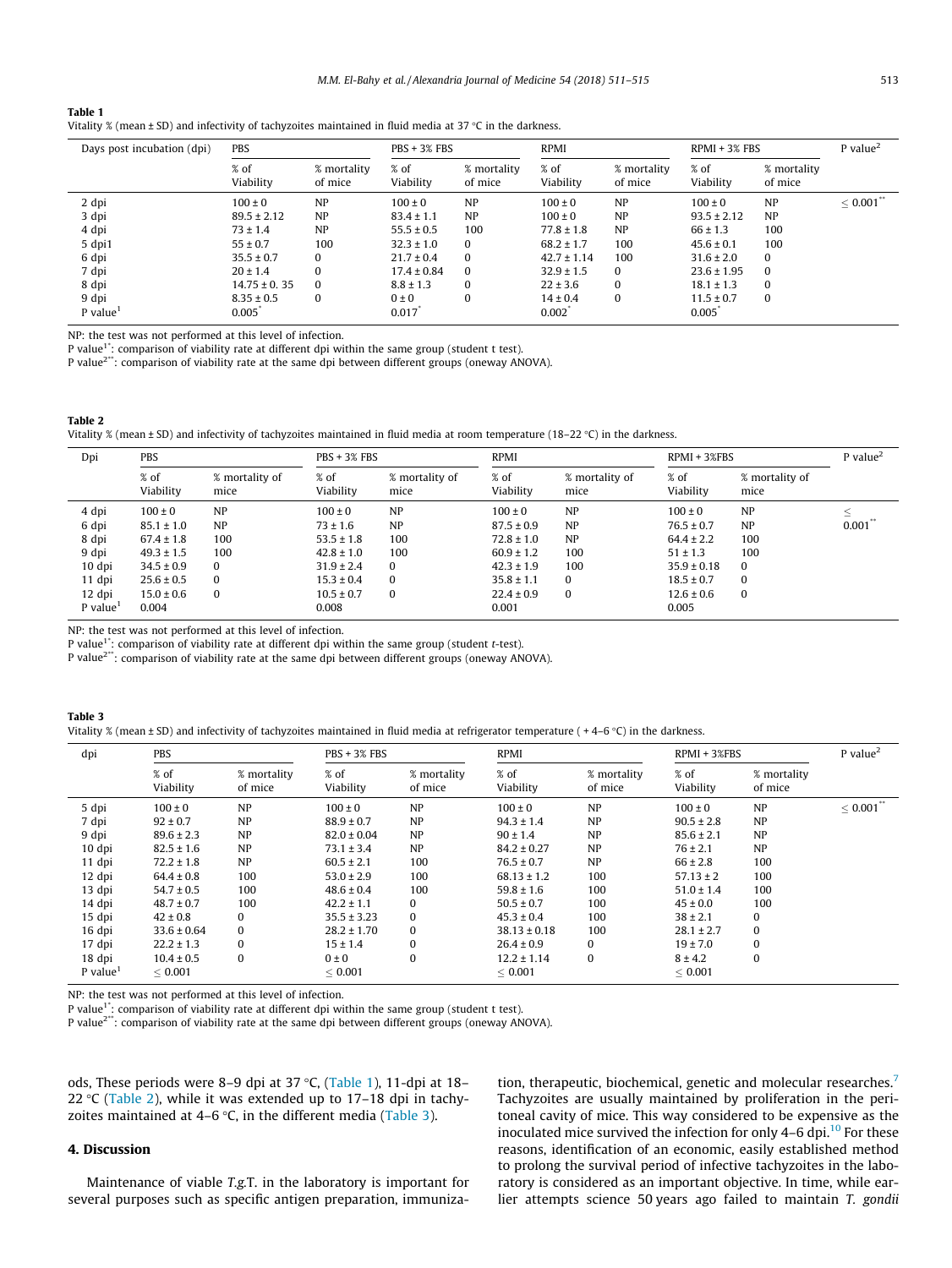#### <span id="page-3-0"></span>Table 4

The degree of significant difference between the results obtained at two different temperatures circumstances for the same fluid medium.

| Groups                                                      | (P value for significance)       |                                          |                                                  |  |  |  |
|-------------------------------------------------------------|----------------------------------|------------------------------------------|--------------------------------------------------|--|--|--|
|                                                             | 37–18 °C                         | 18–4 $\degree$ C                         | 37–4 °C                                          |  |  |  |
| <b>PBS</b><br>$PRS + 3%$ FBS<br><b>RPMI</b><br>RPMI + 3%FBS | 0.001<br>0.001<br>0.001<br>0.001 | < 0.001<br>< 0.001<br>< 0.001<br>< 0.001 | ${}< 0.001$<br>< 0.001<br>< 0.001<br>${}< 0.001$ |  |  |  |

Paired sample test.

in vitro without cell culturing, the present study, proved the successful ability of four fluid media to maintain the survival of infected T.g.T. test at 3 different temperatures. The obtained results revealed that decreasing the temperature of incubation with the absence of FBS from the media prolonged the survival period and maintained the infectivity of the incubated tachyzoites.

In comparison with PBS, and in the absence of FBS supplement, RPMI proved to be more efficient for keeping infective T.g.T. RPMI and PBS media without FBS supplement were able to maintain active infective tachyzoites by variable percentages for 6 and 5 dpi, at 37  $\degree$ C, increased to 10 and 9 dpi at room temperature and to 16 and 14 dpi at refrigerator temperature in the darkness for both media, respectively.

The efficacy of low temperature degrees in the prolongation of T.g.T. survival was previously mentioned, $8,10,12$  as they reported that the best temperature for long-term maintenance of T.g.T. was  $4^{\circ}$ C. In the authors' opinion and in agreement with Weiss and  $Kim<sup>3</sup>$  prolonged survival of tachyzoites under low temperature was explained by the trial of the parasite to cope with the extracellular environment away from its natural intracellular living environment, since the extracellular existence of tachyzoites hinders their ability to proliferate and reproduce. Tachyzoites in fluid media at  $4^{\circ}$ C retain the minimum metabolic rate so it can survive longer especially in the darkness. Decreasing the metabolic activity will decrease the rate of accumulation of decomposed proteins that affect the pH, and hence affect the vitality of the para-site.<sup>[8](#page-4-0)</sup> As Earlier studies during 1951 concluded that the resistance of T. gondii out of the host is quite limited and that the parasite can be maintained viable only for few hours at 23– 25  $\degree$ C in the extracellular medium. Other authors observed that exudates or infected tissues containing T. gondii maintained in Tyrode solution could show the organisms viable if kept at  $4^{\circ}$ C for 7– 14 days. $13$ 

Supplementation of both media with 3% FBS did not improve the infectivity of T.g.T. than that previously recorded in the absence of FBS. While the same effect of lowering the incubation temperature on the parasite longevity and infectivity was obvious. By adding 3% FBS to RPMI & PBS media, the maintenance periods were 5 and 4 dpi at 37 $\degree$ C, increased to 9 and 9 dpi at room temperature and to 14 and 13 dpi at refrigerator temperature, respectively. Prolonged survival of tachyzoites in the fluid media without FBS supplementation was previously reported at the level of cell media, $<sup>1</sup>$ </sup> and at the level of fluid media $<sup>8</sup>$  $<sup>8</sup>$  $<sup>8</sup>$  as they found that PBS and normal</sup> saline  $(4 \degree C)$  media maintained Toxoplasma tachyzoites for 11 days in vitro. Another study demonstrated that T.g.T. could be maintained in routine laboratory solution with high serum component (PBS + 20% FBS), namely axenic medium, up to 24 h only, without loss of parasite infectivity and viability in both the in vivo and the in vitro systems.<sup>7</sup>

It was important to demonstrate that FBS is a complex nutritional supplement that is routinely used in cell culture media. FBS is considered to be an important supplement for the health of the cell line. $11,15$  The major functions of serum in culture media are to provide hormonal factors stimulating cell growth and proliferation, transport proteins carrying hormones, minerals, trace elements and lipids. Moreover, it contains an attachment, spreading and detoxifying factors needed to maintain pH or to inhibit pro-teases either directly or indirectly.<sup>[16](#page-4-0)</sup> Moreover, FBS contains a high amount of albumin, acting as a microcarrier which able to influence tachyzoites survival and prolongs the lifespan and infectivity of the incubated tachyzoites on the level of cell lines.<sup>7</sup> On the contrary with this, the presence of FBS in the media has several drawbacks, such as it contains several complement proteins that have a principal role in innate immunity influencing the results of immunoassays when added to culture cell lines.<sup>15</sup> FBS contains a diverse repertoire of protein-coding and regulatory RNA species; the majority of them are retained even after extended ultracentrifugation. $17$  FBS contains some inhibitory factors such as endotoxins as well as the specific or cross-reacted antibodies that form a problem on the level of purification of the produced T.g.T. antigens affecting the outcome of immunoassays.<sup>[10](#page-4-0)</sup> Also, the decomposition of the nutrient protein components of FBS by tachyzoites can change the pH of the media and adversely affect the vitality of the maintained tachyzoites. $8$  With the intensive efforts to decrease the global demands for FBS and thus to avoid the its previous drawbacks, the present work was done using fluid media with a very low concentration of FBS (3% only) as supplement to provide the essential growth requirements to tachyzoites with minimum interference with the constituent and requirements of the used media.

In the present study two media of balanced osmotic pressure, free of FBS showed success for maintenance of infective tachyzoites these were PBS and RPMI. In this study, The RPMI was superior on PBS as regard the maintenance of infective tachyzoites. Our results disagreed with the results of Kalani et al.<sup>8</sup>, since they proved that PBS, pH 7.2 prolonged tachyzoite longevity for 5, 8, 12 dpi more than RPMI 4, 7, 6 dpi at 37, 18, 4  $\degree$ C, respectively. In authors' opinion the superiority of RPMI may be related to the composition of this medium as it uses a bicarbonate buffering system and contains many essential amino acids, vitamins, besides the inorganic salts and other components like D-Glucose and Glutathione which covers the parasite metabolic activities, while the PBS is totally devoid of any nutrients, vitamins, proteins and fats.<sup>[18](#page-4-0)</sup>

The infectivity was assessed in mice if the viability rate reached 60%, since above this rate it was expected that the parasites were still active and retain infectivity. It was noticed that despite the increased longevity of the parasites, the infectivity was kept for shorter periods. Infectivity was maximally noticed in stages maintained in RPMI without serum than any other media. Asgari et al. reported a decreased infectivity of T. gondii due to prolonged in vitro passages of the parasite. They reported that it may be correlated with the rapid growths in the tissue culture. $6$ 

For conclusion the present study recommended maintenance of T.g.T. harvested after mice inoculation in RPMI fluid media under refrigerator temperature in dark for 14–16 dpi, then the tachyzoites were collected from the media and reactivated by inoculation in mice for new mice-media period. This method is considered to be more economical than most related published methods as it saves a large number of mice to maintain virulent T.g.T. in the laboratory.

#### Funding

This research did not receive any specific grant from funding agencies in the public, commercial, or not-for-profit sectors.

## Conflict of interest

The authors have declared no conflict of interest.